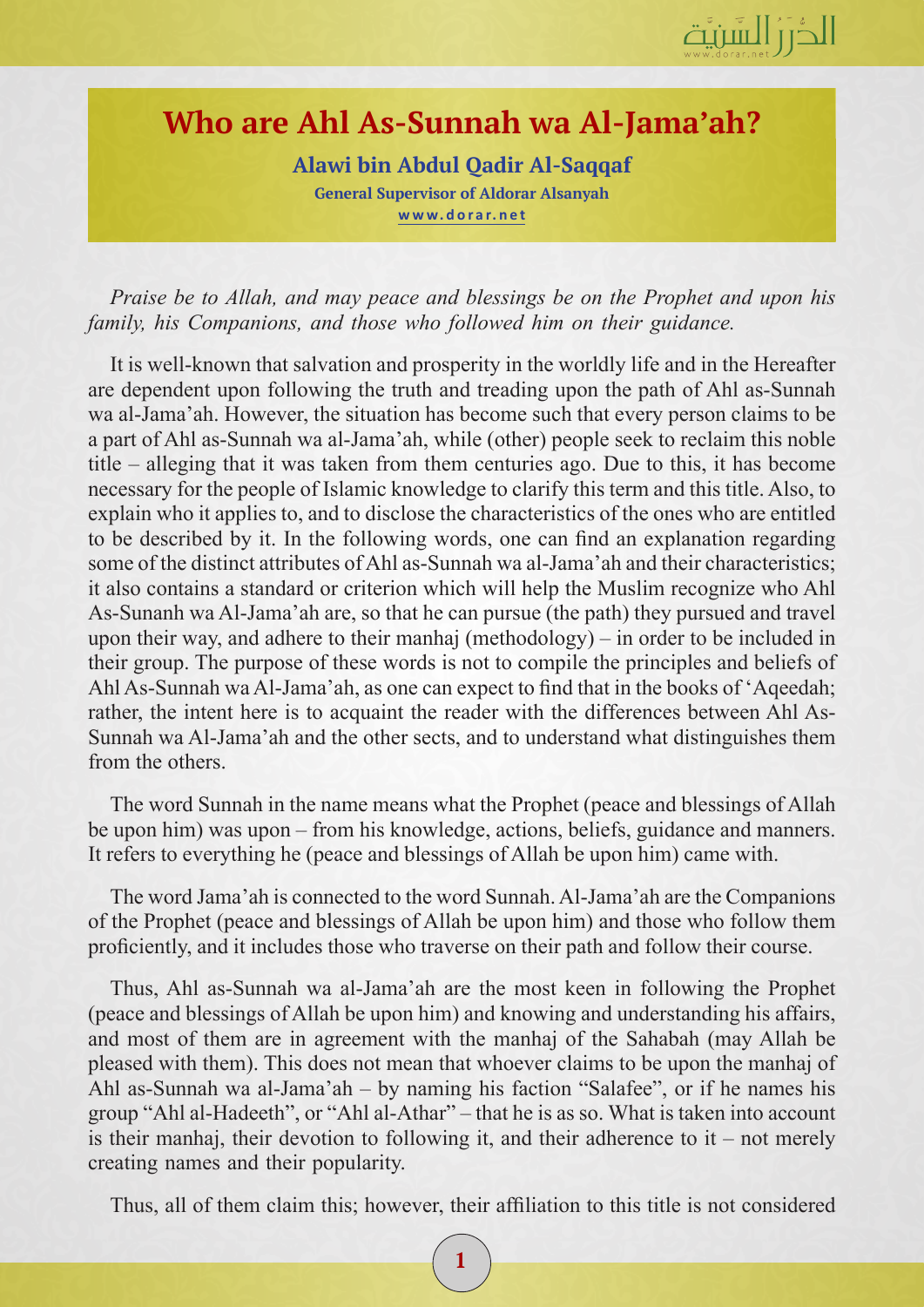

valid from anyone except for the one who establishes the forthcoming attributes and characteristics. Thus, these characteristics distinguish between one who fulfills the title (with his actions) and between one who merely claims to be a part of it, while in fact he deviates from it. I have outlined these characteristics into paragraphs in order to facilitate its understanding, comprehension and its implementation – insha Allah ta'ala.

1) Ahl as-Sunnah wa al-Jama'ah: their source for their core beliefs is the Book of Allah and the Sunnah (narrations) of His Messenger (peace and blessings of Allah be upon him). Also, what the Salaf as-Salih (pious predecessors) were upon and how they understood the texts of the two revelations (Quran and hadeeths). Thus, they do not give precedence to intellect, nor kashf, nor (their personal) perception, nor dreams over the texts. They also do not put forth the words of a shaykh or a walee over the words of Allah, may He be exalted, nor over the words of His Messenger (peace and blessings of Allah be upon him).

2) Ahl as-Sunnah wa al-Jama'ah do not attribute their beliefs to a particular person nor to a particular sect; on the contrary, their attribution of their beliefs is to the Sunnah and the Salaf; therefore, they do not attribute their beliefs to al-Ash'aree, nor to al-Matreedee, nor to al-Jahm, nor to al-Ja'd, nor to Zayd, nor to 'Ubayd, nor do they attribute themselves to the Mu'tazilah, nor to al-Murjiah, nor to al-Qadariyyah. They only attribute themselves to the Sunnah and to the Sahabah.

3) Ahl as-Sunnah wa al-Jama'ah do not attribute the matters of manners and purification of the soul to a person nor to an order (group). Thus, they do not attribute them to al-Jeelanee, nor to ar-Rifa'ee, nor to al-Qadiree, nor to at-Teejanee, nor to the Naqshabandee order, nor to the 'Alawiyyah order, nor to the Shadhiliyyah, nor to other than them. Rather, the source of their conduct, purification (of the soul), and manners is the one who said: **"I was only sent to perfect good manners",** and whose **"character was the Quran"**, may peace and blessings be upon him. Just like they don't distinguish themselves from the rest of the Ummah with a name in matters of the principles of the religion except with the name as-Sunnah wa al-Jama'ah, they do not distinguish themselves in matters of personal conduct and purifying the soul with a name except as-Sunnah wa al-Jama'ah.

4) Ahl as-Sunnah wa al-Jama'ah worship Allah – as He commanded – with devotion and concentration, and by humbling themselves to Him; they do not innovate acts of worship on their own, nor according to their desires, nor according to other people. They also do not worship Him by striking and hitting, beating the drums, dancing, and swaying back and forth.

5) Ahl as-Sunnah wa al-Jama'ah do not direct any act of worship to other than Allah, may He be exalted, such as du'a, seeking assistance, slaughter, making vows, or other acts of worship, as is the case with some of the groups and sects, as opposed to Ahl as-Sunnah wa al-Jama'ah.

6) Ahl as-Sunnah wa al-Jama'ah encourage the visitation of graves; that is because it makes one remember the Hereafter, and for one to send peace on its inhabitants, and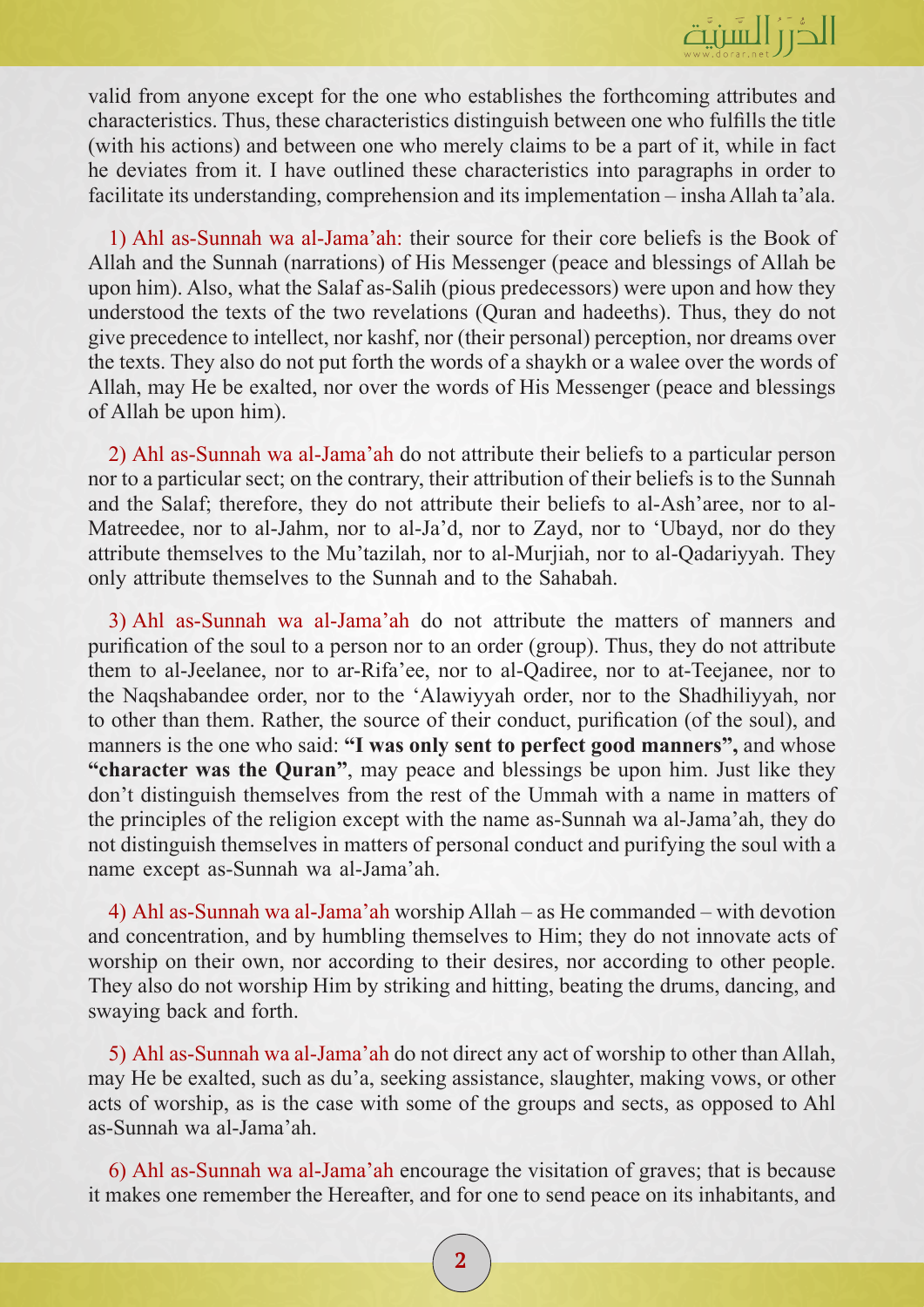

to make du'a for them; not for the purpose of seeking blessings from them, nor to make du'a to the person in the grave instead of Allah, the Most High, nor to seek assistance from (the one in the grave), nor to wipe one's hands on the grave, or make tawaf around it, or offering a sacrifice next to it, and other such acts.

7) Ahl as-Sunnah wa al-Jama'ah confirm all the attributes of Allah 'azza wa jall that He confirms for Himself and what His Messenger (peace and blessings of Allah be upon him) confirmed for Him – without denying any of them nor distorting them (to mean something else). As for the rest of the groups, they deny His attributes; or they confirm some of them and misinterpret others.

8) Ahl as-Sunnah wa al-Jama'ah hold the belief that eeman (faith) comprises of both speech and action, and that it increases and decreases. They do not separate the actions of the limbs from eeman like the Murjiah; nor do they declare the people of the Qiblah (i.e. Muslims) as disbelievers due to misdeeds or due to major sins like the Khawarij.

9) Ahl as-Sunnah wa al-Jama'ah do not declare disbelievers those who oppose them from other sects nor due to mere differences; an exception is for groups and sects that have been formed upon principles of disbelief, such as the Isma'eelis and the Nusaris.

10) Ahl as-Sunnah wa al-Jama'ah declare themselves free from the disbelievers, atheists, polytheists, and apostates – while being hostile towards them and detesting them. On the other hand, they love the believers and they are loyal to them while assisting them – all according to the level of their eeman and righteous actions.

11) Ahl as-Sunnah wa al-Jama'ah love the Sahabah (Companions) of the Messenger of Allah (peace and blessings of Allah be upon him), and they believe all of them were people of honor and uprightness. They seek nearness to Allah by loving them and loving the household of the Messenger, including his wives who are the mothers of the believers. They declare themselves free from those who curse them and show hostility towards them; they also absolve themselves from those who go to extremes concerning them by raising their status over being humans, or claiming they were infallible.

12) Ahl as-Sunnah wa al-Jama'ah take the opinions concerning Fiqh which are in accordance with the consensus of scholars and what is proved by the Quran and the authentic Sunnah. They also hold into consideration the sayings of the Sahabah, the Tabi'een (Successors), and the generations that followed them – and they follow the senior scholars from the Muslims such as: Abu Haneefah, Malik, ash-Shafi'ee, and Ahmad, including those who followed them from the scholars and those who specialized in Fiqh and the imams (of the Ummah); they were those (scholars) that are followed and who follow the Sunnah, and who are known in the Ummah for their virtue and goodness.

13) Ahl as-Sunnah wa al-Jama'ah: the Muslims are all equal concerning the obligations of the Sharee'ah; they do not recognize generality and exclusivity in regards to acts of worship, nor the elite (acts of worship). Nor do they recognize a difference between (the rules of the) Sharee'ah and the implementation of it. On the contrary, the religion